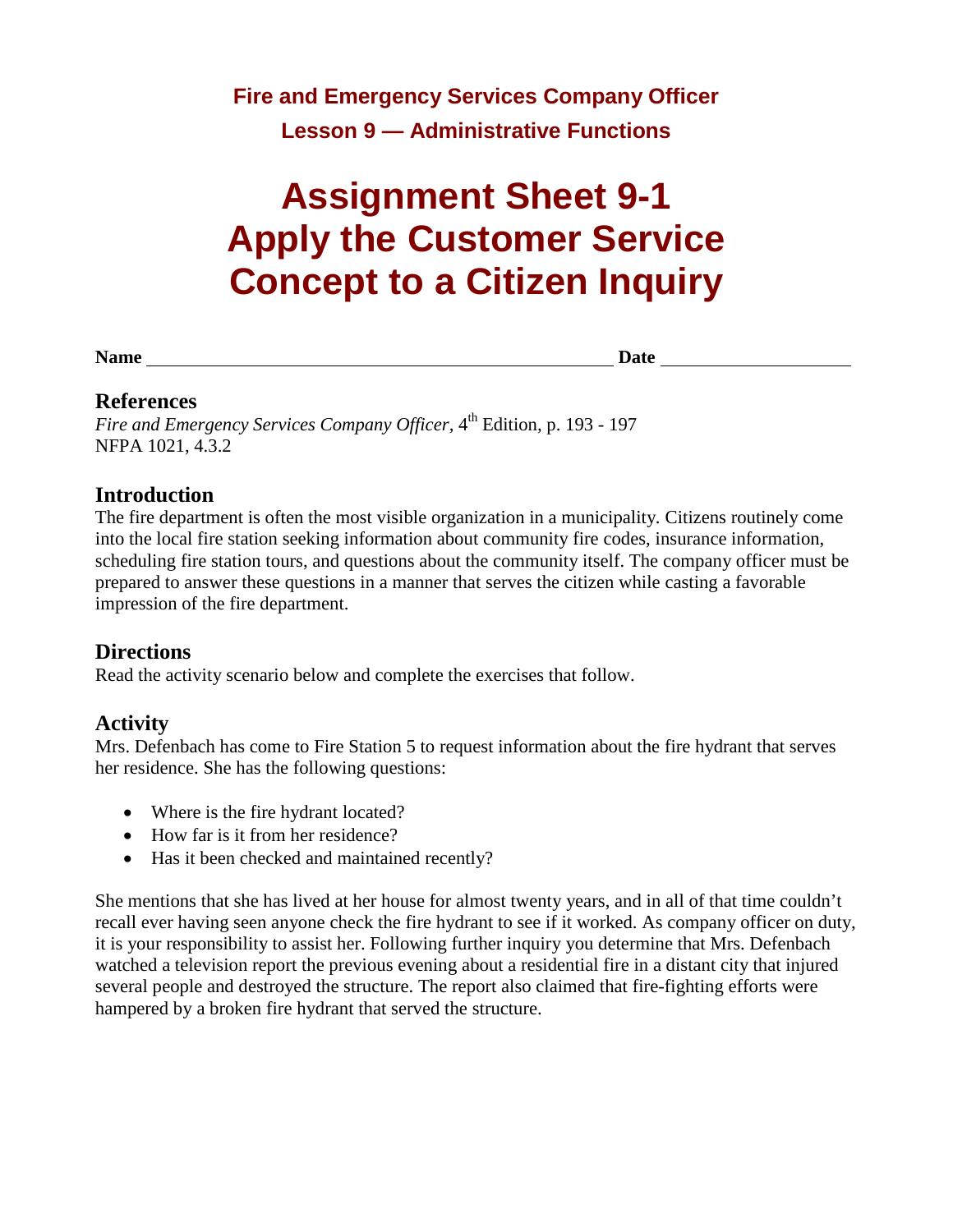1. List and describe the three types of customers as identified in the text.

| a.     |  |
|--------|--|
|        |  |
| b.     |  |
|        |  |
| $\sim$ |  |

- 2. What type of customer is Mrs. Defenbach?
- 3. Describe the type of customer that Mrs. Defenbach represents and what her expectations are of the fire department.

<u> 1989 - Johann Stoff, amerikansk politiker (d. 1989)</u>

- 4. a. Which information-gathering method best describes Mrs. Defenbach's inquiry?
	- b. What are the problems associated with this method of approach?
	- c. How could the fire department approach the needs assessment of the community in a consistent manner?

 $\mathbf{b}$ . c.  $\frac{1}{2}$  . The contract of the contract of the contract of the contract of the contract of the contract of the contract of the contract of the contract of the contract of the contract of the contract of the contract o